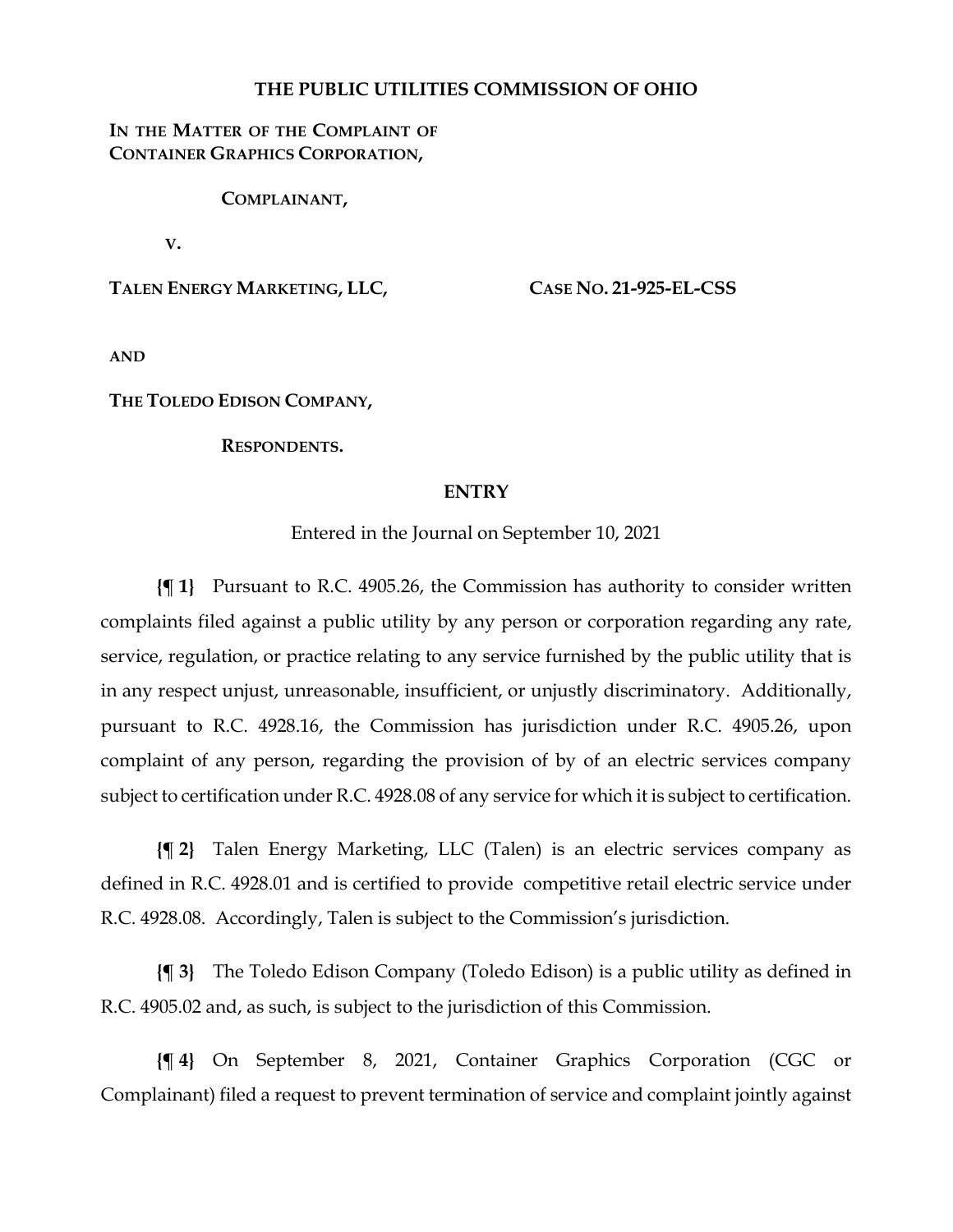Talen and Toledo Edison (collectively, Respondents). The complaint alleges billing improprieties by the joint Respondents and seeks protection against service interruption during the pendency of the case. Further, CGC commits to paying billed amounts that are not in dispute during the pendency of its complaint.

**{¶ 5}** Ohio Adm.Code 4901-9-01(E) provides that, if a person filing a complaint against a public utility is facing termination of service, that person may request, subject to the requestor's commitment to pay amounts that are not in dispute, that the Commission prevent termination of service during the pendency of the complaint.

**{¶ 6}** Upon review of the complaint and request to prevent termination of service, the attorney examiner finds that CGC has provided a sufficient basis for its request and there appears to be a genuine billing dispute between the parties. Therefore, pursuant to Ohio Adm.Code 4901-9-01(E), Toledo Edison should refrain from terminating Complainant's service during the pendency of this complaint, unless otherwise ordered. CGC should continue to pay all amounts that are not in dispute, consistent with both the commitment made in its request and the Commission's rules.

**{¶ 7}** It is, therefore,

**{¶ 8}** ORDERED, That Toledo Edison refrain from terminating Complainant's service during the pendency of this complaint, as described in Paragraph 6. It is, further,

**{¶ 9}** ORDERED, That a copy of this Entry be served upon all parties of record.

#### THE PUBLIC UTILITIES COMMISSION OF OHIO

*/s/Michael L. Williams*

By: Michael L. Williams Attorney Examiner

MJA/hac